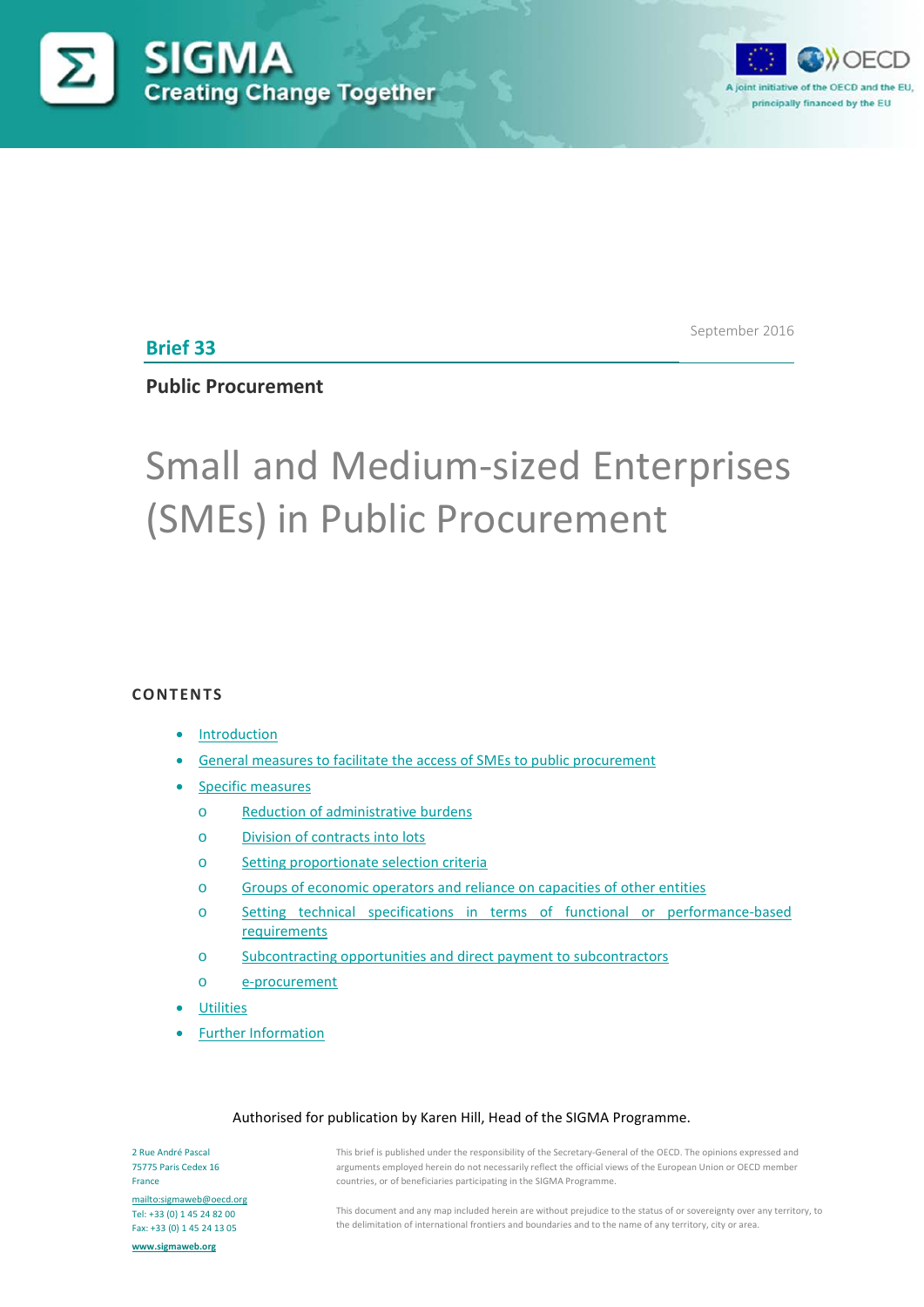## **Introduction**

Small and medium-sized enterprises (SMEs) are regarded as the backbone of the economy of the European Union (EU), as they have a huge potential for job creation, growth and  $innovation<sup>1</sup>$  $innovation<sup>1</sup>$  $innovation<sup>1</sup>$ .

Easy access to public procurement markets can help SMEs in unlocking this potential, while having a positive impact on the economy. Moreover, the strong involvement of SMEs in public procurement allows contracting authorities to considerably broaden their potential supplier base and to thereby secure the positive effects of higher competition for public contracts as a counterbalance to dominant market players.

In order to make public procurement of all sizes as accessible as possible to SMEs, in 2008 the European Commission (EC) published the "European Code of Best Practices facilitating access by SMEs to public procurement contracts"<sup>[2](#page-1-1)</sup>. The Code highlights and elaborates a number of practices within the EU regulatory framework that optimise tenders for the participation of SMEs and ensure equality of opportunity. It also describes best practice and provides guidance to EU Member States and their contracting authorities so that they can fully exploit the potential of the EU public procurement directives. The Code aims to provide a level playing field for all economic operators that wish to participate in public tendering.

In a broad consultation initiated by the EC carried out in 2012, approximately 1 000 SMEs and business organisations identified the public procurement regime as one of the top ten most burdensome EU laws<sup>[3](#page-1-2)</sup>.

During the process of revision of the public procurement directives, the European Parliament requested that the EC make more efforts in facilitating the access of SMEs to procurement markets<sup>[4](#page-1-3)</sup>, in particular by:

- evaluating the impact of the public procurement directives on SMEs in their role as subcontractors and assessing whether further rules on the award of subcontracts are required (with the specific aim of ensuring that SMEs as subcontractors are not subject to worse conditions than the main contractor awarded the public contract);
- simplifying public procurement procedures so as to ensure that contracting authorities and companies are not obliged to spend a large amount of time and money on purely bureaucratic matters.

Against this background, this procurement brief describes measures at the EU level aimed at ensuring that contracting authorities take full advantage of the potential of SMEs in their procurement activities.

<span id="page-1-0"></span><sup>&</sup>lt;sup>1</sup> SMEs are independent enterprises or groups of enterprises with fewer than 250 employees and with a total annual turnover not exceeding EUR 50 million or a balance sheet not exceeding EUR 43 million. This definition is the official European definition of SMEs provided by the European Commission Recommendation 2003/361/EC of 6 May 2003 concerning the definition of micro, small and medium-sized enterprises [notified under document number C(2003) 1422].

<span id="page-1-1"></span><sup>&</sup>lt;sup>2</sup> European Commission Staff Working Document SEC(2008) 2193.

<span id="page-1-2"></span><sup>3</sup> European Commission (2013), *Results of the Public Consultation on the TOP 10 Most Burdensome Legislative Acts for SMEs.*

<span id="page-1-3"></span><sup>4</sup> European Parliament (2009), *Report on New Developments in Public Procurement* [2009/2175(INI)].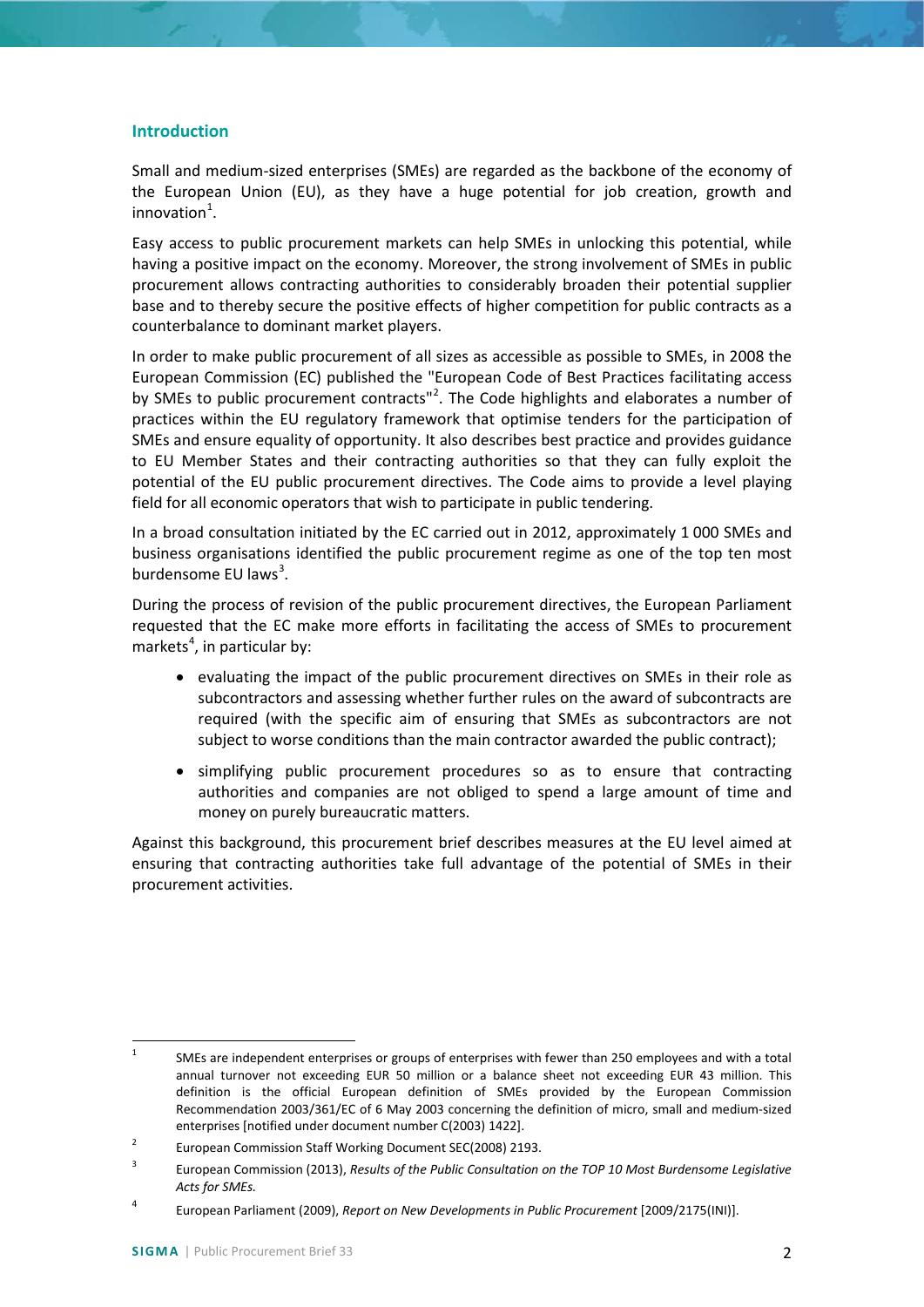## <span id="page-2-0"></span>**General measures to facilitate the access of SMEs to public procurement**

When the new public procurement package was introduced in April 2016, the promotion of SMEs was highlighted<sup>[5](#page-2-1)</sup> as one of the five main points of the public procurement reform.

The importance of SMEs is underlined in Recital 124 of the 2014 Public Sector Directive (the Directive)<sup>[6](#page-2-2)</sup>:

"Given the potential of SMEs for job creation, growth and innovation it is important to encourage their participation in public procurement, both through appropriate provisions in this Directive as well as through initiatives at the national level. The new provisions provided for in this Directive should contribute towards an improvement of the level of success, by which is understood the share of SMEs in the total value of contracts awarded. It is not appropriate to impose obligatory shares of success, however, the national initiatives to enhance SME participation should be closely monitored given its importance."

The measures provided in the Directive to facilitate the participation of SMEs in public tenders can be summarised as follows:

- Contracting authorities are encouraged to divide contracts into lots, making tenders more accessible to SMEs.
- The turnover required to participate in a tender procedure is limited, allowing more SMEs and newcomers to participate.
- The documentation requirements for procurement procedures are considerably reduced and streamlined.
- The mandatory use of e-procurement allows SMEs to exploit the full benefits of the Digital Single Market and will bring efficiency gains.

These measures are explained in more detail below.

#### **Examples of initiatives at national level**

#### *United Kingdom*

In 2015, the Government of the United Kingdom (UK) set a new target for the amount of central government spending attributed to SMEs. In 2013/2014, the UK central government spent GBP 11.4 billion on collaboration with SMEs (companies or organisations employing 250 employees or fewer). This amount was equivalent to 26% of UK central government spending, of which 10.3% involved SMEs directly and 15.8% indirectly, i.e. through the supply chain that ended with SMEs. By 2020, the UK Government wants to increase this SME spending to one third of central government spending, which would mean an extra GBP 3 billion per year (in 2013/2014 terms) attributed to SMEs directly or indirectly through the supply chain.

The Government has made changes to assist SMEs in bidding for public sector contracts. These changes include:

- requiring that all economic operators in the public sector supply chain be paid within 30 days;
- purchasing in a simpler and quicker way, e.g. by abolishing pre-qualification questionnaires for low-value public sector contracts;

<span id="page-2-1"></span> <sup>5</sup> European Commission (2016), *EU public procurement reform: Less bureaucracy, higher efficiency – Overview of the new EU procurement and concession rules introduced on 18 April 2016*.

<span id="page-2-2"></span><sup>&</sup>lt;sup>6</sup> Directive 2014/24/EU on public procurement and repealing Directive 2004/18/EC, 26 February 2014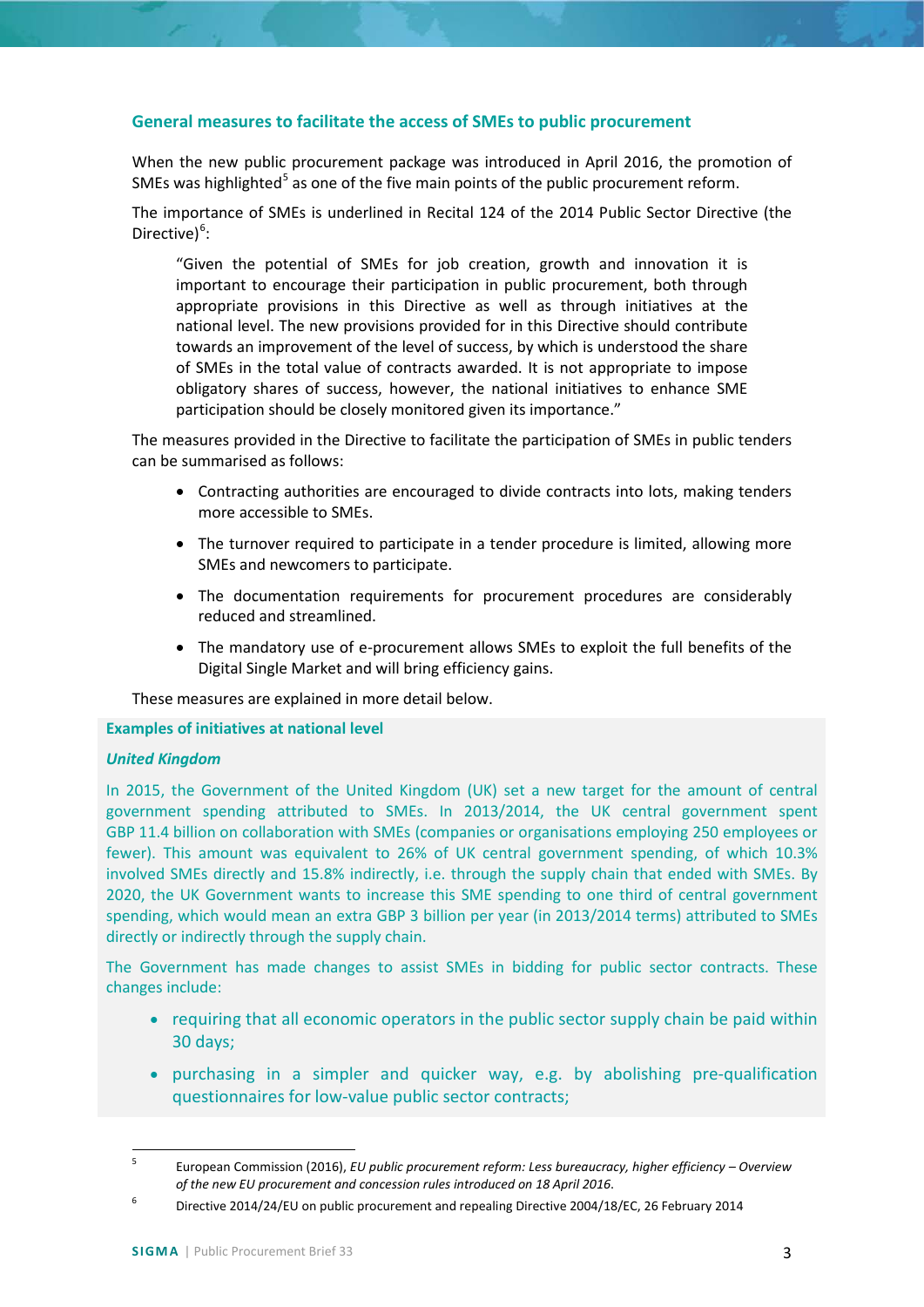• requiring all contracting authorities to publish information about contract opportunities and contract awards on a national database<sup>[7](#page-3-2)</sup>, [Contracts Finder.](https://www.gov.uk/contracts-finder)

Each government department and the dedicated service<sup>[8](#page-3-3)</sup>, the [Crown Commercial Service,](https://www.gov.uk/government/organisations/crown-commercial-service) will need to make sure that the Government meets this target by setting out individual plans and targets for spending with SMEs over the next five years.

More information is available at:

[https://www.gov.uk/guidance/doing-business-with-government-a-guide-for-smes.](https://www.gov.uk/guidance/doing-business-with-government-a-guide-for-smes)

#### *Ireland*

In 2013, the Office of Government Procurement (OGP), in conjunction with the Department of Jobs, Enterprise and Innovation, established the High Level Group on SME Access to Public Procurement. The focus of this group is to develop and monitor strategies for SME access to public procurement, ranging from tendering skills development to opportunities to "Meet the Buyer".

As there is a perception amongst some SMEs that the centralisation of procurement will negatively impact on their sector, the High Level Group aims to address SME concerns by identifying and, where possible, removing structural obstacles to SMEs competing in the procurement space. Another objective of the group is to raise SME awareness of available public sector procurement opportunities.

Since its establishment, the High Level Group has introduced a number of initiatives aimed at assisting and supporting SMEs as they do business with the public sector. Key amongst these initiatives was the publication of *Initiatives to Assist SMEs in Public Procurement* (Circular 10/14). This circular, updating a previous one, set out guidelines for public sector buyers. It also introduced a number of initiatives, which are included in the Directive, that are intended to make it easier for businesses and SMEs to tender for public sector contracts. Another key initiative was the introduction of the pilot Tender Advisory Service, which is available to all tenderers that wish to raise concerns about a tender process.

More information is available at:

<http://www.procurement.ie/>

http://www.procurement.ie/sites/default/files/initiatives to assist smes in public procurement.pdf

## <span id="page-3-0"></span>**Specific measures**

#### <span id="page-3-1"></span>**Reduction of administrative burdens**

Economic operators, especially SMEs, find that a major obstacle to their participation in public procurement is the administrative burden resulting from the need to produce a substantial number of certificates or other documents related to exclusion and selection criteria.

A reduction of the documentary evidence required for participation in procurement procedures is therefore one of the key changes of the Directive that benefits SMEs in particular.

**European Single Procurement Document (ESPD)**: With a view to simplifying the procurement process, the Directive (Article 59) has introduced a European Single Procurement Document (ESPD). The ESPD is a standard self-declaration form that an economic operator completes and submits to the contracting authority. The economic operator can use the ESPD to confirm that it fulfils the following conditions:

<span id="page-3-3"></span><span id="page-3-2"></span>

<sup>7</sup> https://www.gov.uk/contracts-finder<br><sup>8</sup> https://www.gov.uk/government/organisations/crown-commercial-service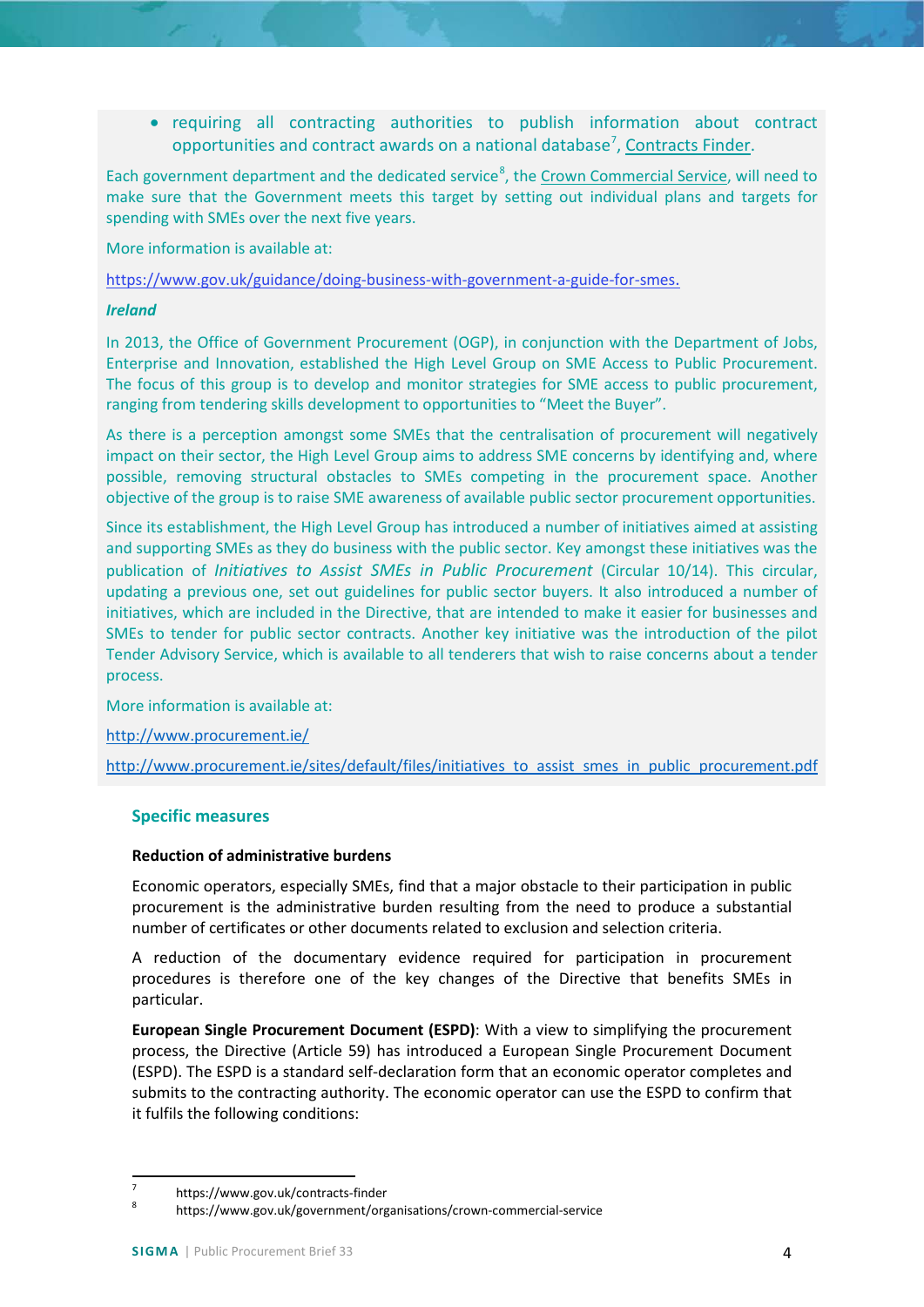- It is not in one of the situations in which economic operators shall or may be excluded.
- It meets the relevant selection criteria.
- It fulfils, where applicable, the objective rules and criteria that have been established to reduce the number of otherwise qualified candidates to be invited to participate.

The contracting authority must accept the ESPD as preliminary evidence, in replacement of certificates issued by public authorities or third parties. The ESPD contains a formal statement to the effect that the economic operator will be able, upon request and without delay, to provide those supporting documents.

The ESPD also identifies the public authority or third party responsible for providing the supporting documents. Where supporting documents are accessible directly and without charge through national databases, the ESPD must also contain the relevant information about access, such as the internet address of the database, any identification data and, where applicable, the required declaration of consent.

Contracting authorities must accept the ESPD at the time of submission by candidates or tenderers of requests to participate or tenders. A contracting authority may nevertheless request, at any moment during the procedure, that tenderers or candidates submit all or part of the supporting documents. It may do so whenever these documents are necessary to ensure the proper conduct of the procedure. Furthermore, before awarding the contract, the contracting authority must require the tenderer to which it has decided to award the contract to submit up-to-date supporting documents.

The ESPD is to be provided exclusively in electronic form. To allow sufficient time for the transition to this form in all Member States, both electronic and paper versions of the ESPD may co-exist until 18 April 2018.

#### **EC platform for the ESPD**

The EC has developed a free web service for contracting authorities, economic operators and other parties to assist in completion of the ESPD electronically.

The platform can be accessed here:

[https://ec.europa.eu/growth/tools-databases/espd/filter?lang=eng#](https://ec.europa.eu/growth/tools-databases/espd/filter?lang=eng)

The online form can be completed, printed and sent to the contracting authority together with the remaining documents of the tender.

If the procedure is carried out electronically, the completed ESPD can be exported, stored and submitted electronically.

The use of this platform, in particular once it has reached its full potential through incorporation with relevant national e-procurement solutions, should facilitate the completion of the ESPD by SMEs.

As the introduction of the ESPD simplifies procurement procedures, it is of special importance for SMEs. Administrative requirements were previously very heavy, as all tenderers and candidates had to submit full documentary evidence at the start of the procurement procedure in order to be able to participate. The new rules have significantly reduced that burden, as full documentary evidence is required at the end of procedure and only from the winning bidder. This change has had a direct impact on the resources (time and money) spent on the preparation of tenders.

See SIGMA Public Procurement Brief 7, *Selecting Economic Operators*, for more information on the qualification and selection of operators.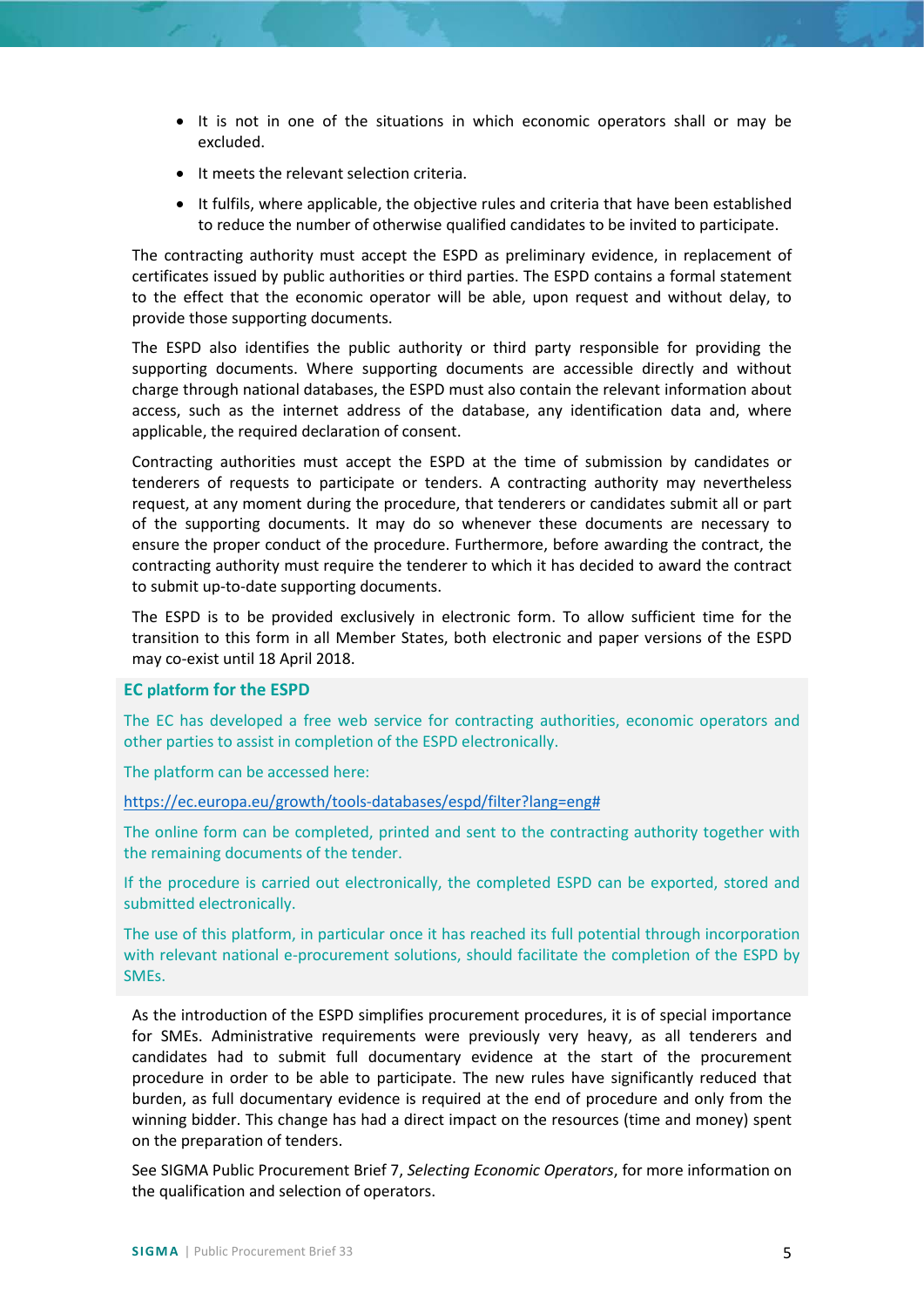**e-Certis**: Benefits obtained from the introduction of the ESPD have been supplemented by e-Certis, which has been given more importance by the Directive.

E-Certis is an electronic system provided and managed by the  $EC<sup>9</sup>$  $EC<sup>9</sup>$  $EC<sup>9</sup>$ . It provides a guide to the various documents and certificates required from companies tendering for public contracts in any Member State. The e-Certis system helps:

- economic operators to identify which documents and certificates they need to submit when tendering for a contract in a Member State;
- contracting authorities in Member States to establish which documents they need to request, or can accept, from economic operators.

Usually, such proof takes the form of official certificates issued by national authorities or statements by the tenderer's representative, which may be certified in various ways, for example on oath before a notary or judge.

## **Information on e-Certis**

E-Certis is available in 23 official EU languages.

The e-Certis system allows a rapid search, using a range of criteria, including keyword searches in the original language of the document sought.

For each country, information on the most common certificates is organised under common headings, corresponding to the types of documentary evidence mentioned in the Directive.

Under each heading, each national dataset contains a record that is broken down into a number of standard fields. This record describes consistently and in detail, across the national datasets, the certificates issued in a given country for a specific type of evidence.

The system matches equivalent documents across the national datasets. The common, consistent structure permits a fairly in-depth analysis of the various types of documents. Keyword searches, logical field grouping and comparison functions enable everyone involved in procurement procedures to recognise business documents and assess their content.

E-Certis is not new, but under the previous rules Member States were not obliged to update information on e-Certis, and it therefore had a tendency to be out of date. The Directive has introduced obligations for Member States to ensure that the information concerning certificates and other forms of documentary evidence on e-Certis is constantly updated.

The information provided through e-Certis should assist both established SMEs and new entrants to the market in the preparation of tenders. This information is of particular importance for their participation in procurement procedures in Member States where the SME is not established, as e-Certis can help SMEs to understand which information is being requested.

## <span id="page-5-0"></span>**Division of contracts into lots**

One of the main choices in each public procurement procedure is whether or not a contract should be divided into lots.

Division into lots could be carried out on a quantitative basis, making the size of an individual contract better correspond to the capacity of SMEs. The contract could be divided on a qualitative basis, with the scope of individual lots adapted to reflect the specialised sectors of SMEs. The division of a contract into lots for project phases could also be envisaged, to assist SMEs in managing their workloads.

<span id="page-5-1"></span> <sup>9</sup> <http://ec.europa.eu/markt/ecertis/login.do>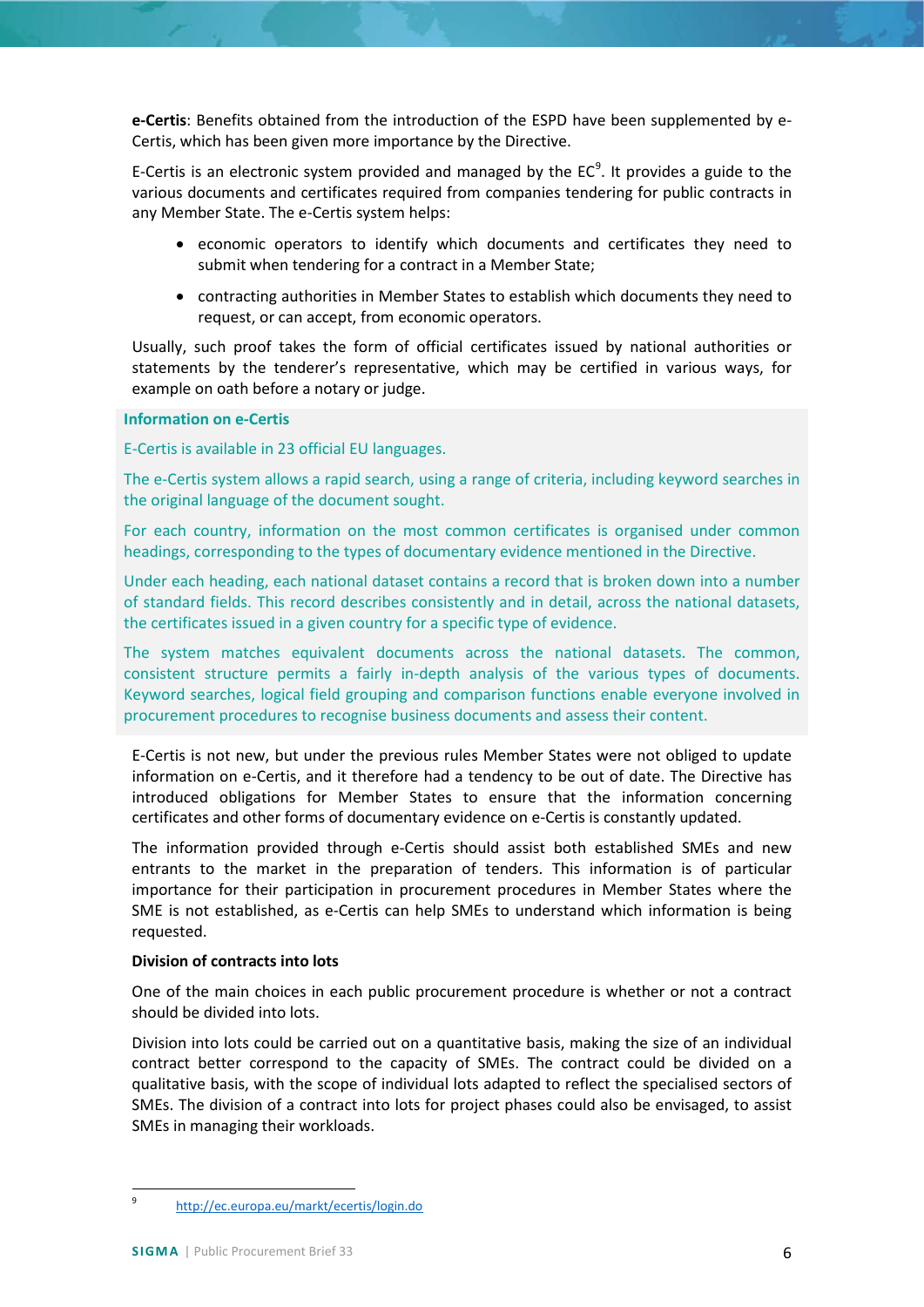The decision to divide contracts into lots is not an easy one. Savings derived from economies of scale may lead to a decision to use a single contract, but the diversity resulting from multiple lots can encourage competition, increase efficiency and boost the participation of SMEs.

The Directive does not oblige a contracting authority to divide a contract into lots. It does require that a contracting authority *consider* whether or not to divide a particular contract into lots. In some cases it may not be practical or appropriate to divide a contract into lots, for example where such a division between different economic operators would create unacceptable operational risks. Where a contracting authority decides not to divide the contract into lots, it is obliged to explain this decision [Article 46(1)].

Member States are permitted to make it "obligatory to award contracts in the form of separate lots under conditions to be specified in accordance with their national law and having regard for Union law" [Article 46(4)]. Some Member States, for example France<sup>[10](#page-6-1)</sup>, had already introduced this obligation of division into lots under the previous procurement rules.

Where contracts are divided into lots, there are a number of ways in which contracting authorities may manage those lots. Contracting authorities are permitted to limit the number of lots for which an economic operator can tender. They may also limit the number of lots that may be awarded to a single economic operator. In this way, they can preserve competition or ensure the reliability of supply, while also facilitating SME participation. Contracting authorities may also permit the submission of tenders for combinations of lots. This option allows contracting authorities to establish whether the tenders submitted by a particular economic operator for a specific combination of lots would fulfil, taken as a whole, the award criteria concerning those lots better than the tenders for the individual lots concerned taken in isolation.

For more information on the division of contracts into lots, see SIGMA Public Procurement Brief 2, *Economic Issues in Public Procurement,* and SIGMA Public Procurement Brief 36*, Division of Contracts into Lots*.

## <span id="page-6-0"></span>**Setting of proportionate selection criteria**

The setting of overly demanding selection criteria quite often constitutes an unjustified obstacle to the involvement of SMEs in public procurement. The maintenance of proportionate selection criteria is therefore of core importance for SMEs.

## **Proportionality**

The principle of proportionality requires any measure chosen to be both *necessary* and *appropriate* in light of the objectives sought. In particular, the selection criteria to be applied must be proportionate to the size, nature and complexity of the contract. Also, the evidence requested must be only that which is strictly necessary to establish whether the set selection criteria are satisfied.

Contracting authorities may impose three possible selection criteria as requirements for the participation of economic operators:

- suitability to pursue the professional activity
- economic and financial standing
- technical and professional ability.

Various means of proof can also be provided as evidence of fulfilment of these criteria.

The Directive explicitly confirms that all requirements concerning selection criteria must be limited to those that are appropriate to ensure that a candidate or tenderer has the legal and

<span id="page-6-1"></span> <sup>10</sup> Under the French *Codes de Marchés publics* (2006), the division of a contract into lots is mandatory.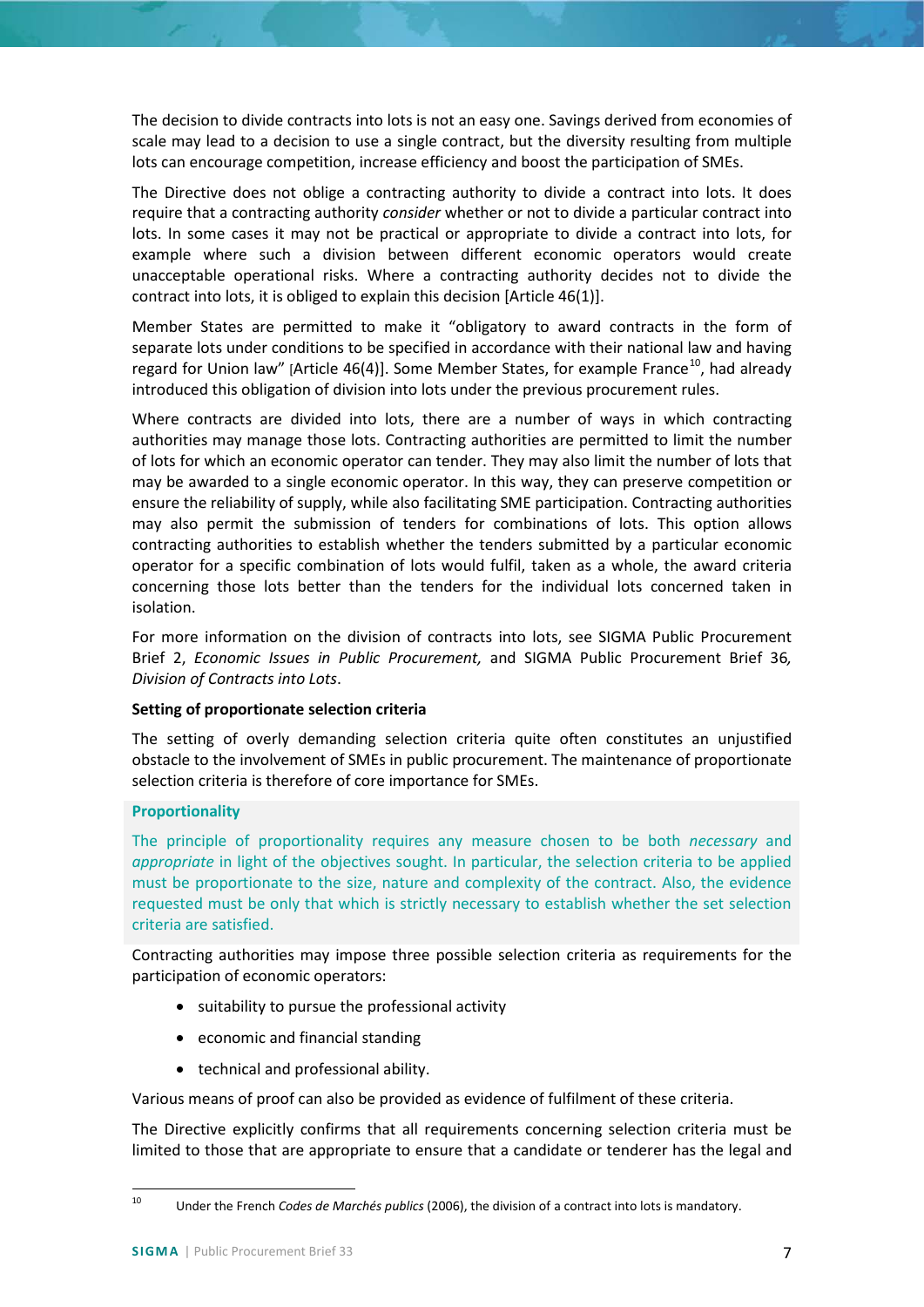financial capacities and the technical and professional abilities to perform the contract. Furthermore, any such requirements must be related and proportionate to the subject matter of the contract [Article 58(1)].

The Directive introduced limitations on requirements concerning financial standing to avoid unjustified obstacles. In particular, contracting authorities are not permitted to require economic operators to have a minimum turnover that would be disproportionate to the subject matter of the contract. The minimum turnover requirement should normally not exceed, at the most, twice the estimated contract value, except in duly justified circumstances [Article 58(3)]. Even where a higher minimum turnover requirement is applied, it must still be related and proportionate to the subject matter of the contract. Special rules on minimum turnover requirements relate to the award of multiple lots to a single economic operator and in the context of framework agreements and dynamic purchasing systems<sup>[11](#page-7-1)</sup>. The minimum turnover requirement should, in general, facilitate the participation of SMEs in public procurement.

With regard to technical and/or professional ability, contracting authorities may impose requirements ensuring that economic operators possess the necessary human and technical resources and experience to perform the contract to an appropriate standard throughout the contract period. All requirements must be related and proportionate to the subject matter of the contract. This provision may be beneficial, for example, to SMEs that have a particularly skilled workforce or special technical expertise.

## <span id="page-7-0"></span>**Groups of economic operators and reliance on capacities of other entities**

SMEs rarely have adequate financial or technical capacities to perform large and complex contracts as individual tenderers. The options described below can assist SMEs in responding to high qualification levels and financial requirements.

**Grouping**: It is important to emphasise that the Directive, like its predecessor, allows economic operators to group together in order to participate as candidates or tenderers in procurement procedures [Article 19(2)]. Contracting authorities may not require groups of economic operators to have a specific legal form in order to submit a tender or a request to participate. A specific legal form may be required, however, once they have been awarded the contract, where such a change is necessary for the satisfactory performance of the contract.

The possibility of forming a group of economic operators enables SMEs to compete jointly for large and complex contracts, the execution of which surpasses their individual capacities.

**Reliance on capacities of other entities**: The Directive also enables economic operators to rely on the capacities of other entities in order to meet the criteria relating to economic and financial standing and technical and professional ability (Article 63). A group of economic operators may also rely on the capacities of participants in the group or of other entities. Therefore, in the event that the economic operator is a member of a group of economic operators, it is sufficient that the ability requirements that have been set are satisfied by the group of economic operators as a whole rather than by each individual member. This option fosters the participation of SMEs in the procurement process.

Where an economic operator wishes to rely on the capacities of other entities, it must prove to the contracting authority that it will have the necessary resources, for example by providing a written commitment by those entities to that effect.

The contracting authorities may set specific conditions, for example that for the requirement regarding economic and financial standing, the economic operator and the other entities concerned are to be jointly liable for the execution of the contract.

<span id="page-7-1"></span> <sup>11</sup> See SIGMA's *Public Procurement Training Manual* for further information. The full reference and link to this publication are provided at the end of the brief.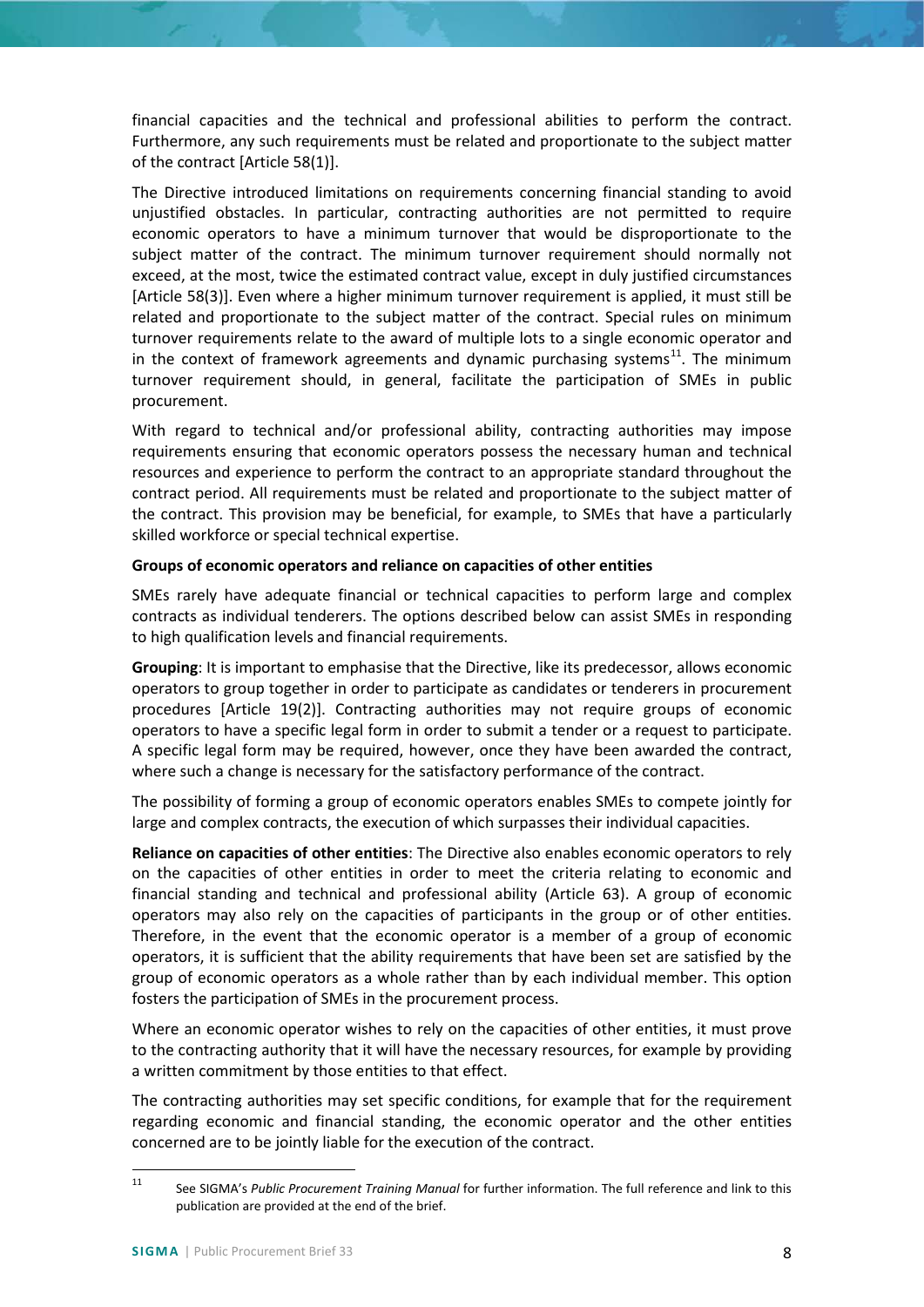#### **Setting technical specifications in terms of functional or performance-based requirements**

SMEs have a great potential, not only for job creation and growth but also for innovation. It is therefore very important that contracting authorities endeavour to formulate their technical specifications in a way that both reflects the diversity of technical solutions available on the market and fosters innovative solutions. In that way, the potential for SME participation should increase, resulting in better value-for-money solutions.

The Directive stipulates in Article 42 that technical specifications are to be formulated in terms of performance or functional requirements, or by reference to standards and technical specifications, or by a combination of the two. In general, technical specifications have to be drafted in such a way as to avoid narrowing down competition artificially through requirements that favour a specific economic operator.

Performance-based or functional specifications describe a desired level or target to be achieved, but without prescribing the way in which that level/target is to be reached. Instead of describing the requirement in terms of inputs or detailed characteristics of goods, services or works to be purchased, the requirement is described in terms of outputs. Setting technical specifications in terms of performance or functional requirements generally allows the objective to be achieved in the best possible way because it gives suppliers the flexibility to propose solutions.

There is a fine balance between making sure that the market is perfectly aware of the requirements of the contracting authority and leaving the door open to different and new ways of meeting those requirements. For example, while it is essential for suppliers to know about any environmental standards to which a product or service must conform, it may be possible to specify a performance-based requirement or to use outcome-based specifications, for example by indicating maximum CO2 or energy or water consumption rather than setting a detailed list of inputs.

Performance-based or functional specifications encourage SME participation, as they favour innovation in public procurement. The more that contracting authorities define their needs in terms of required outputs - using performance-based or functional specifications — the greater the space given to the private sector to draw on their expertise and to innovate. When the private sector is not restricted to pre-determined products, production methods and detailed processes, it is able to innovate and be creative in its processes.

#### <span id="page-8-0"></span>**Subcontracting opportunities and direct payment to subcontractors**

For large contracts, an SME may not be in a position to be a prime contractor, performing the whole contract, or even to tender jointly with other economic operators because of its small size, specialisation and limited resources. Subcontracting may nevertheless provide good opportunities to SMEs, as they could be perfectly able to perform some of the services or works included in a project. Subcontracting can facilitate the access of SMEs to the public procurement market.

The Directive increases the focus on subcontracting, and the relevant provisions in Article 71 are much more extensive in comparison with previous rules. Generally, contracting authorities may ask tenderers to provide specific information about prospective subcontracting and subcontractors. In particular, the contracting authority may require tenderers to indicate in their tenders any share of the contract that they may intend to subcontract to third parties and any proposed subcontractors. National provisions may also oblige contracting authorities to request this information from tenderers.

The participation of subcontractors in the performance of the contract is without prejudice to the liability of the main contractor for the performance of the whole contract. However, the national law of a Member State may provide for a mechanism of joint liability between subcontractors and the main contractor.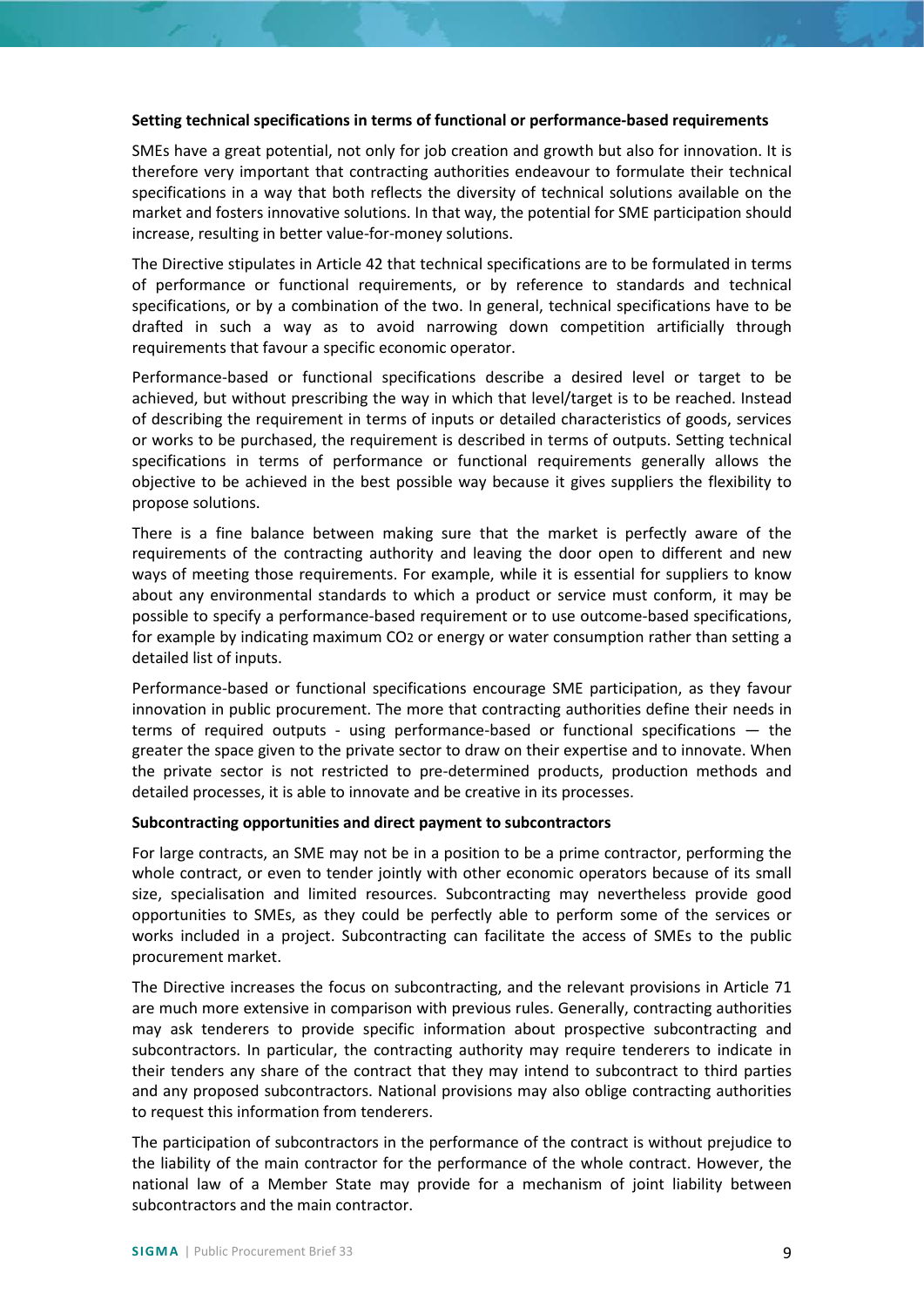For more information on subcontracting, see SIGMA Public Procurement Brief 37, *Subcontracting*.

The Directive introduced one specific, although optional, measure focused on SMEs: direct payment to subcontractors [Article 71(3)]. Member States may provide, at the request of the subcontractor and where the nature of the contract so allows, for the contracting authority to transfer due payments directly to the subcontractor for services, supplies or works provided to the economic operator that has been awarded the public contract (the main contractor). Such measures may include appropriate mechanisms permitting the main contractor to object to undue payments. All arrangements concerning the mode of payment must be set out in the procurement documents. The Directive also allows Member States to go even further in this regard, for example by providing for direct payment to subcontractors without any request on their part for such direct payment.

Some Member States, such as Croatia and Slovenia, had already introduced and enforced national rules on direct payments to subcontractors even before this option was provided for at EU level.

#### <span id="page-9-0"></span>**e-procurement**

At its simplest, e-procurement is a catch-all term for the replacement of paper-based procedures for communications and processing in the procurement process, with procedures based on information technology. End-to-end e-procurement means the use of electronic technology and processes at various phases of the procurement process, comprising publication of tender notices, provision of tender documents, submission of tenders and requests to participate, evaluation of tenders, notification of award, ordering, invoicing and payment.

E-procurement can serve as a tool to make procurement more efficient, more effective and more accessible to SMEs. It can significantly simplify the way in which procurement is conducted, reduce waste, and deliver better procurement outcomes (lower price, better quality) by stimulating competition across the EU.

While the previous rules only encouraged the use of electronic means in public procurement procedures, the Directive has set electronic means as the standard means of communication and information exchange in procurement procedures. Elements of the procurement process where the use of electronic means of communications is mandatory are as follows:

- transmission of notices in electronic form (e-notices);
- electronic availability of procurement documents (e-procurement documents);
- electronic submission of requests for participation and tenders (e-submission).

The Directive does not oblige contracting authorities to carry out the electronic processing of tenders, electronic evaluation or automatic processing, but it does have that requirement at its disposal. Likewise, neither the elements of the public procurement process subsequent to the award of the contract nor internal communication within the contracting authority are covered by the obligation to use electronic means of communication.

Even though the Directive does not include obligations related to electronic invoicing, the e-Invoicing Directive<sup>[12](#page-9-1)</sup> obliges Member States to ensure that contracting authorities and entities receive and process electronic invoices that comply with the European standard on electronic invoicing.

While e-notices and e-procurement documents are already in place, the transition to full e-procurement will be completed by the following dates:

<span id="page-9-1"></span><sup>&</sup>lt;sup>12</sup> Directive 2014/55/EU on electronic invoicing in public procurement, 16 April 2014.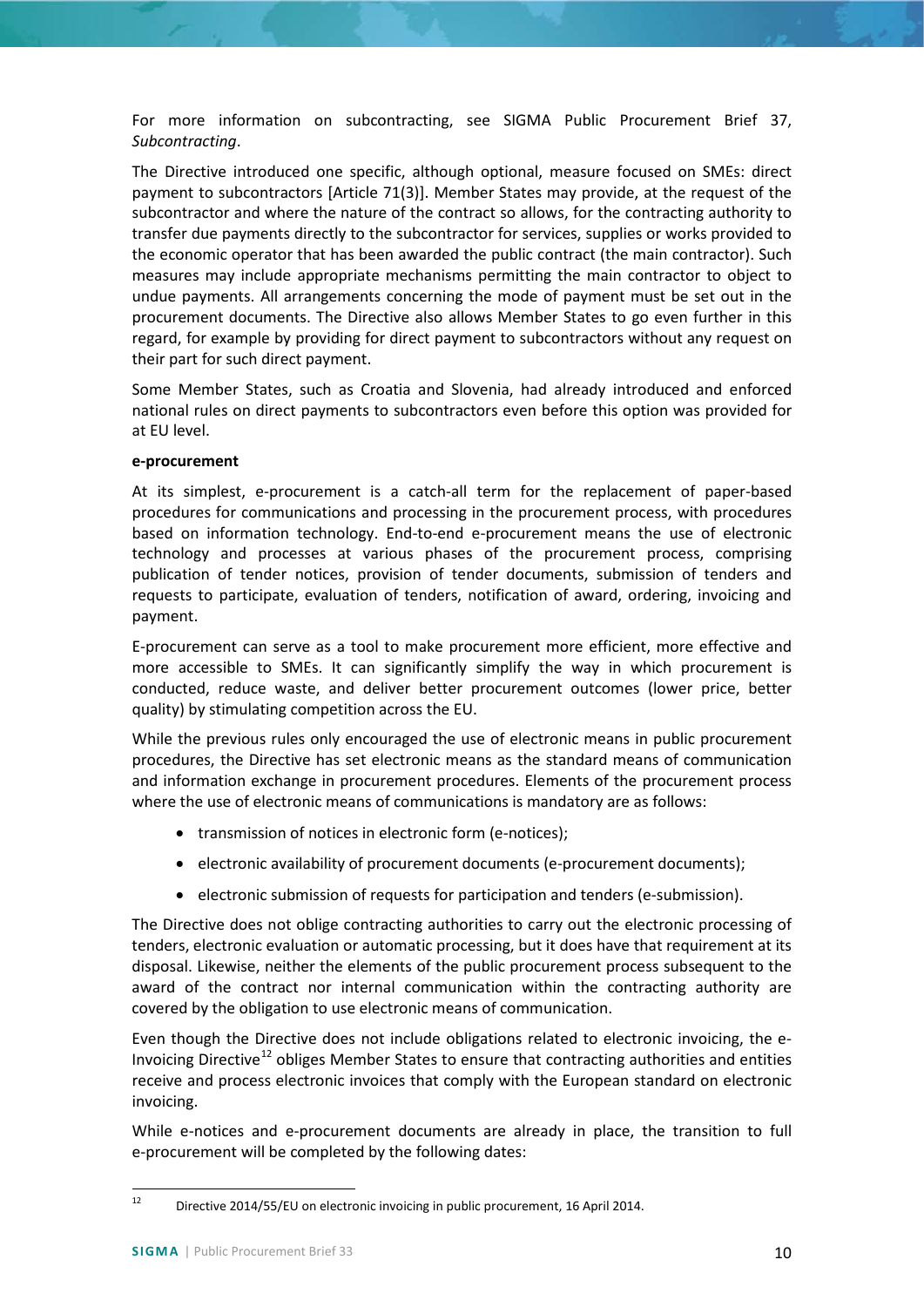- October 2018, when e-submission will become mandatory for all contracting authorities;
- November 2020, when e-invoicing will become mandatory for all contracting authorities.

E-procurement can be a powerful means of promoting SME participation and competition, including across borders. E-procurement should reduce administrative burdens and administrative costs and increase transparency, and thereby benefit SMEs. They should find it easier to identify the relevant information on business opportunities and to respond to tender opportunities by using electronic means rather than working in a traditional, paper-based environment. E-procurement reduces distance barriers, distance-related costs of participation, and information gaps that could have reduced or discouraged cross-border participation in paper-based procedures.

An increasing volume of procurement can now be provided from another country, for example the provision of services involving software, design competitions and helpdesks, and eprocurement is well suited to facilitate such opportunities, in particular for SMEs. In addition, e-invoicing can reduce the cost and complexity of sending invoices. It can also limit errors via automation, which simplifies auditing and tax collection. The latter in turn reduces the administrative burden on enterprises, which weighs more heavily on SMEs.

A majority of SMEs are equipped for end-to-end e-procurement, allowing them to benefit from its use. However, it is extremely important that the design of an e-procurement system does not in any way hinder full SME participation in the procurement market. A particular objective should be to ensure that the e-submission phase is as accessible as possible. The barriers that often discourage newcomers from undertaking the onerous registration or authentication procedures required by some platforms – in some cases involving the use of tools and assets that are only available in the country concerned – must be removed. For this purpose, the Directive requires that the tools and devices to be used for e-communication, as well as their technical characteristics, must be non-discriminatory, readily available and interoperable with the information and communication technology products in general use. They must not restrict economic operators' access to the procurement procedure.

For more information, see SIGMA Public Procurement Brief 17, *e-Procurement*.

## <span id="page-10-0"></span>**Utilities**

The Utilities Directive<sup>[13](#page-10-1)</sup> contains provisions that are practically identical to those in the Directive concerning the participation of SMEs in procurement procedures. Refer to the following articles:

- Article 37 Groups of economic operators
- Article 79 Reliance on capacities of other entities
- Article 60 Technical specifications
- Article 88 Subcontracting
- Article 40 e-procurement

Article 65 of the Utilities Directive covers the division of contracts into lots. Unlike the Directive, there is no obligation on a contracting entity to either consider whether or not to divide the contract into lots and or to record the reasons for its decision.

<span id="page-10-1"></span><sup>&</sup>lt;sup>13</sup> Directive 2014/25/EU on procurement by entities in the water, energy, transport and postal services sectors and repealing Directive 2004/17/EC, 26 February 2014.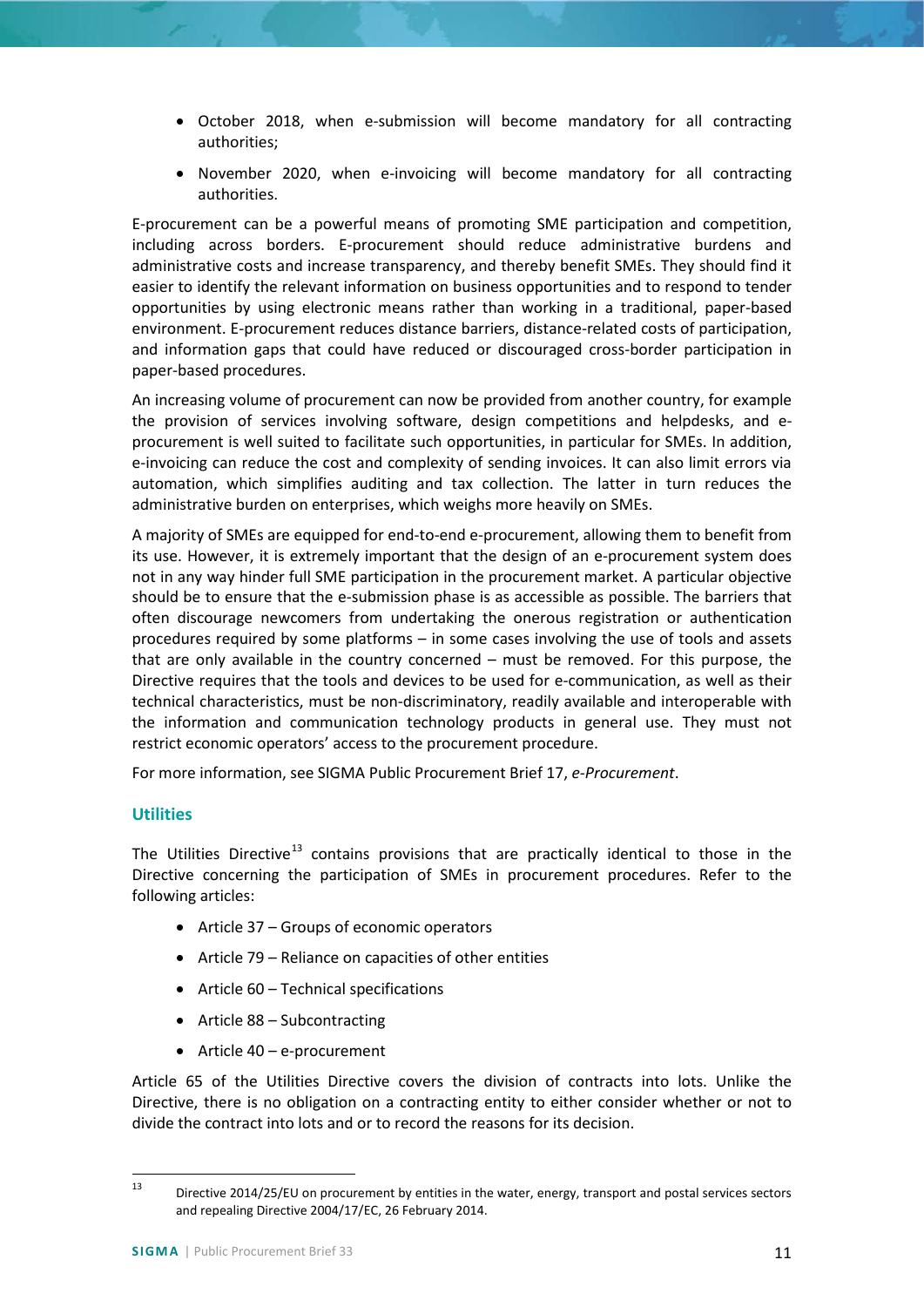Articles 78 and 80 provide more flexibility than under the Directive in terms of the choice of the selection criteria that may be applied and the evidence that may be requested from economic operators. As a general rule, contracting entities must apply objective rules and criteria when selecting and excluding economic operators. When contracting entities opt to use the rules and criteria defined in the Directive, they should then apply those criteria in accordance with the requirements of the Directive, such as the criteria for minimum turnover requirements, use of the ESPD, and e-Certis.